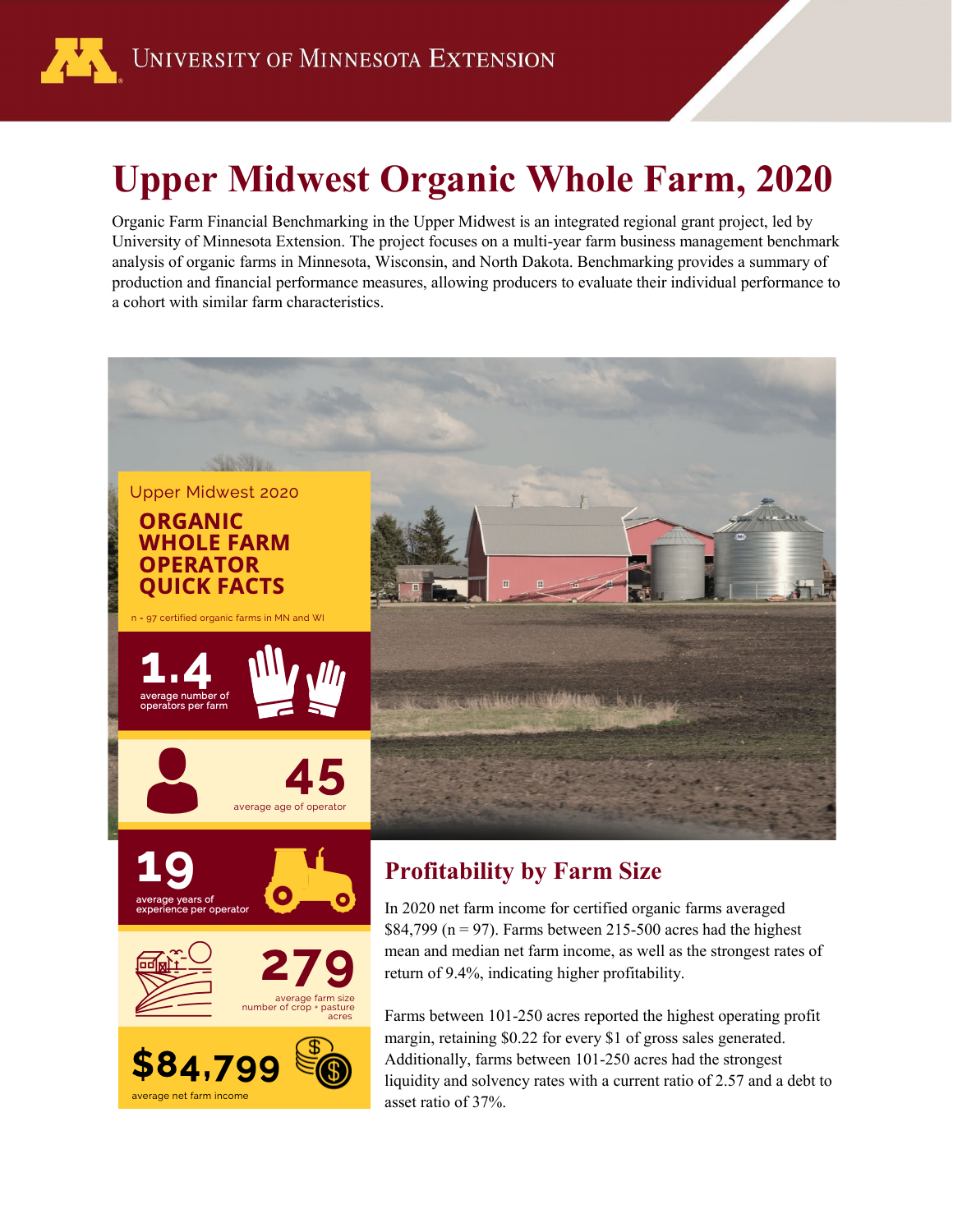

Figure 1. Total Net Organic Farm Income in 2020

Non-farm income was greatest for farms with 101-250 acres and lowest for the largest farm size of 500+ acres. This indicates that there could be less opportunity to diversify income outside the farm due to the time dedication needed for the organic operation.

A full financial analysis of organic farms, including benchmarking indicators for profitability, cash flow, net worth and solvency can be found at: **z.umn.edu/OrganicReport.**



Want to learn more about your farm finances? If you are certified organic or transitioning to organic, scholarships are available to help pay for up to 50% of Farm Business Management (FBM) tuition costs in MN, WI and ND. As an FBM student you will be partnered with an instructor who will work with you one-onone to prepare whole farm and enterprise financial analyses that can be used to communicate with family, lenders and business partners. **Contact Gigi DiGiacomo, [gigid@umn.edu](mailto:gigid@umn.edu) to learn more.**

## **Acknowledgements**

Partner organizations on the project include the Minnesota State Colleges and Universities' Agriculture Centers of Excellence, the Southwest Minnesota Farm Business Management Association, the Wisconsin Technical College System, and North Dakota (ND) Farm Management. Grant Number: USDA-OREI 2019- 51300-30484.